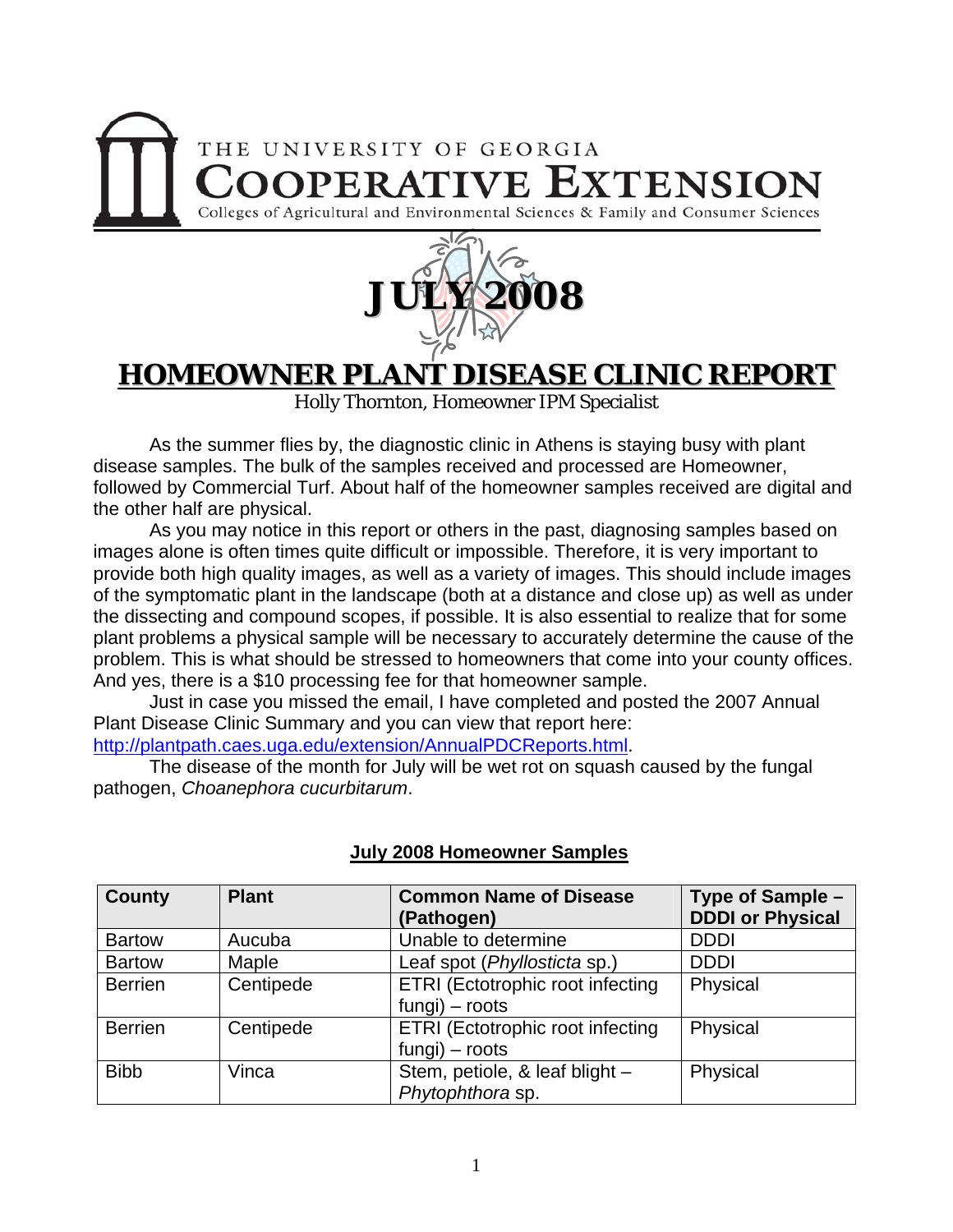| <b>County</b> | <b>Plant</b>               | <b>Common Name of Disease</b><br>(Pathogen)                               | Type of Sample -<br><b>DDDI or Physical</b> |
|---------------|----------------------------|---------------------------------------------------------------------------|---------------------------------------------|
| <b>Bibb</b>   | Jasmine                    | Root rot (Rhizoctonia sp.)                                                | <b>Both</b>                                 |
| Candler       | Unknown                    | Slime mold (Diachea leucopodia)                                           | <b>DDDI</b>                                 |
| Carroll       | Daylily                    | Unknown - possibly fungal or<br>viral                                     | <b>DDDI</b>                                 |
| Carroll       | Camellia                   | Possible drought stress                                                   | <b>DDDI</b>                                 |
| Carroll       | Camellia                   | Possible virus                                                            | <b>DDDI</b>                                 |
| Carroll       | Azalea                     | No disease - drought &/or insect<br>damage                                | <b>DDDI</b>                                 |
| Clarke        | Zoysia                     | Unable to determine                                                       | <b>DDDI</b>                                 |
| Clarke        | Zoysia                     | Unable to determine                                                       | <b>DDDI</b>                                 |
| Clarke        | Zoysia                     | Unable to determine                                                       | <b>DDDI</b>                                 |
| Clarke        | Tomato                     | Herbicide or virus                                                        | <b>DDDI</b>                                 |
| Clarke        | Zoysia                     | Unable to determine                                                       | <b>DDDI</b>                                 |
| Clarke        | Zoysia                     | Unable to determine                                                       | <b>DDDI</b>                                 |
| Coweta        | <b>Boxwoods</b>            | Leaf spots (Volutella buxi) &<br>(Macrophoma sp.)                         | <b>Both</b>                                 |
| Decatur       | <b>Bradford Pear</b>       | Fire Blight (Erwinia amylovora)                                           | Physical                                    |
| <b>DeKalb</b> | Zoysia                     | Large Patch (Rhizoctonia<br>solani); cultural - thatch &<br>mowing height | Physical                                    |
| Dougherty     | Centipede                  | Chinch bugs; cultural problems -<br>thatch                                | <b>Both</b>                                 |
| Douglas       | Hydrangea &<br>Forsythia   | Hydrangea - no disease -<br>drought stress; Forsythia -<br>Powdery mildew | Physical                                    |
| Elbert        | <b>Leyland Cypress</b>     | Possible Seiridium canker or<br>drought stress                            | <b>DDDI</b>                                 |
| Elbert        | <b>Yellow Squash</b>       | Unknown - possible vine borer<br>or bacterial wilt                        | <b>DDDI</b>                                 |
| Elbert        | $Orchid -$<br>Phalaenopsis | No disease found                                                          | <b>Both</b>                                 |
| Emanuel       | <b>Blackberry</b>          | Possible Cane blight                                                      | Physical                                    |
| Emanuel       | <b>Blackberry</b>          | Anthracnose (Elsinoe sp.)                                                 | Physical                                    |
| Emanuel       | <b>Blackberry</b>          | No disease                                                                | Physical                                    |
| Emanuel       | Carpetgrass                | Insufficient sample                                                       | Physical                                    |
| Fannin        | <b>Clematis</b>            | Fungal leaf spot                                                          | <b>DDDI</b>                                 |
| Fayette       | Tomato                     | Root knot Nematode<br>(Meloidogyne sp.)                                   | Physical                                    |
| Fayette       | Bell pepper                | Possible herbicide damage &<br>Bacterial spot (Xanthomonas<br>sp.)        | Physical                                    |
| Fayette       | <b>Emerald Zoysia</b>      | Cultural - excessive thatch,<br>overwatering, ETRI fungi - roots          | Physical                                    |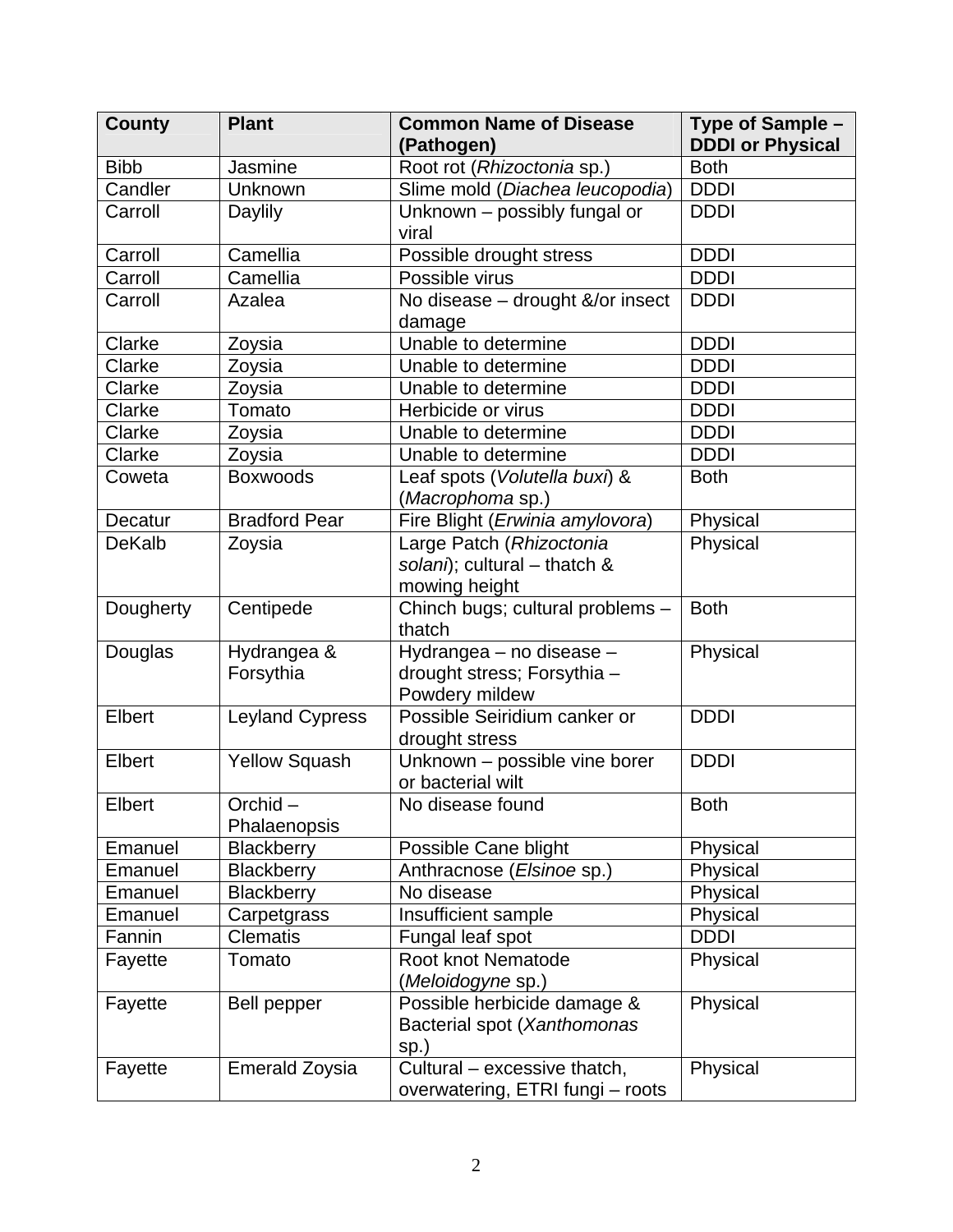| <b>County</b>   | <b>Plant</b>                 | <b>Common Name of Disease</b><br>(Pathogen)                                     | Type of Sample -<br><b>DDDI or Physical</b> |
|-----------------|------------------------------|---------------------------------------------------------------------------------|---------------------------------------------|
| Fayette         | Zoysia                       | Cultural - thatch & mowing<br>height; Take-all root rot (G.<br>graminis)        | Physical                                    |
| Franklin        | <b>Bean</b>                  | Bean Common Mosaic Virus -<br>black root                                        | Physical                                    |
| Grady           | Crape myrtle                 | Unknown - possible planting<br>error                                            | <b>DDDI</b>                                 |
| Gwinnett        | Oakleaf<br>Hydrangea         | Possible Bacterial spot                                                         | <b>DDDI</b>                                 |
| Gwinnett        | <b>Angel Trumpet</b><br>vine | Possible virus or herbicide<br>damage                                           | <b>DDDI</b>                                 |
| Gwinnett        | <b>Leyland Cypress</b>       | No disease; Minor scale                                                         | <b>Both</b>                                 |
| <b>Gwinnett</b> | Tomato                       | Possible TSWV                                                                   | <b>DDDI</b>                                 |
| Gwinnett        | Pole Beans                   | Crown rot                                                                       | <b>DDDI</b>                                 |
| Gwinnett        | Tomato                       | Possible TSWV                                                                   | <b>DDDI</b>                                 |
| Gwinnett        | <b>Bermuda</b>               | Large patch (Rhizoctonia sp.);<br>cultural - hard compacted clay<br>soils       | Physical                                    |
| Gwinnett        | Green pepper                 | Possible Bacterial spot                                                         | <b>DDDI</b>                                 |
| Gwinnett        | Tomato                       | Possible TSWV                                                                   | <b>DDDI</b>                                 |
| Haralson        | Maple                        | Leaf spot (Phyllosticta sp.)                                                    | Physical                                    |
| Haralson        | <b>Bermuda</b>               | Large Patch (Rhizoctonia<br>solani); ETRI fungi - roots                         | Physical                                    |
| <b>Harris</b>   | Japanese Maple               | No disease - insect damage                                                      | <b>DDDI</b>                                 |
| <b>Harris</b>   | Hosta                        | No disease - sun burn damage                                                    | <b>DDDI</b>                                 |
| <b>Harris</b>   | Plum                         | <b>Black Knot (Dibotryon</b><br>morbosum)                                       | <b>DDDI</b>                                 |
| <b>Harris</b>   | Zoysia                       | Unable to determine                                                             | <b>DDDI</b>                                 |
| <b>Harris</b>   | <b>Emerald Zoysia</b>        | Take-all root rot (G. graminis)                                                 | Physical                                    |
| Henry           | Tomato                       | Virus or Herbicide damage                                                       | <b>DDDI</b>                                 |
| Henry           | Japanese Maple               | Leaf spot (Phyllosticta sp.)                                                    | <b>DDDI</b>                                 |
| Henry           | Bermuda                      | No disease - cultural                                                           | Physical                                    |
| Henry           | Zoysia                       | Large Patch (Rhizoctonia<br>solani); cultural - thatch                          | <b>Both</b>                                 |
| Henry           | Zoysia                       | Cultural problems - thatch,<br>mowing height, irrigation; ETRI<br>fungi – roots | <b>Both</b>                                 |
| Henry           | Magnolia                     | <b>Burn</b>                                                                     | <b>DDDI</b>                                 |
| Henry           | Centipede                    | Possible Pythium                                                                | <b>DDDI</b>                                 |
| Henry           | Tomato                       | Root knot nematode<br>(Meloidogyne sp.)                                         | <b>Both</b>                                 |
| Henry           | Pepper                       | Bacterial spot (Xanthomonas<br>sp.)                                             | <b>DDDI</b>                                 |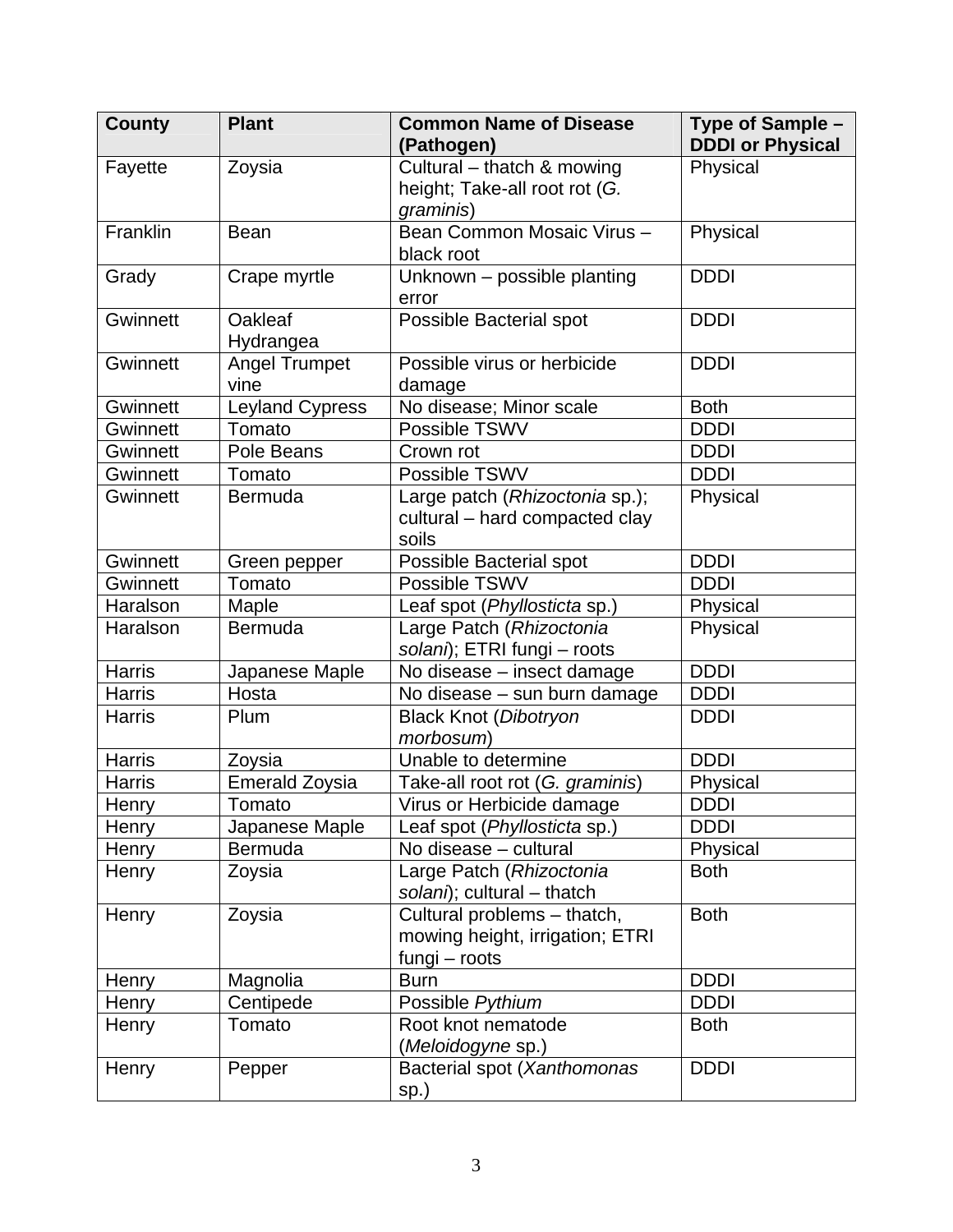| <b>County</b>  | <b>Plant</b>            | <b>Common Name of Disease</b>              | Type of Sample -        |
|----------------|-------------------------|--------------------------------------------|-------------------------|
|                |                         | (Pathogen)                                 | <b>DDDI or Physical</b> |
| Henry          | Squash                  | Possible fungal leaf spot                  | <b>DDDI</b>             |
|                |                         | (Cladosporium sp.)                         |                         |
| Henry          | Centipede               | Suspect Take-all root rot -                | <b>Both</b>             |
|                |                         | minimal live plant material                |                         |
| Jackson        | Unknown                 | No disease - cultural                      | Physical                |
| <b>Jackson</b> | Unknown                 | No disease - cultural                      | Physical                |
| <b>Jackson</b> | Centipede               | Deteriorated sample - resubmit             | Physical                |
| <b>Jenkins</b> | Magnolia                | Fungal leaf spot                           | <b>DDDI</b>             |
| Johnson        | Apple                   | No disease - cold damage                   | Physical                |
| Lamar          | Bermuda                 | No disease                                 | Physical                |
| Lamar          | Bermuda                 | ETRI fungi - roots                         | Physical                |
| Lee            | <b>Hybrid tea Roses</b> | Virus or herbicide damage                  | <b>DDDI</b>             |
| Lee            | Squash                  | Fruit rot (Choanephora sp.)                | <b>DDDI</b>             |
| Liberty        | Camellia                | No disease - scale insects                 | Physical                |
| Liberty        | <b>Thornless</b>        | Unable to determine                        | <b>DDDI</b>             |
|                | Blackberry              |                                            |                         |
| Lumpkin        | <b>Leyland Cypress</b>  | Possible Seiridium canker                  | <b>DDDI</b>             |
|                |                         | ( <i>Seiridium</i> sp.)                    |                         |
| Macon          | Centipede               | Take-all root rot (G. graminis)            | Physical                |
| Monroe         | Tomato                  | <b>Tomato Spotted Wilt Virus</b><br>(TSWV) | Physical                |
| Monroe         | St. Augustine           | Take-all root rot (G. graminis) &          | <b>Both</b>             |
|                |                         | Large Patch (Rhizoctonia solani)           |                         |
| Monroe         | Plum/Grape              | Scorch                                     | <b>DDDI</b>             |
| Morgan         | Boxwood                 | No disease - insect and/or                 | Physical                |
|                |                         | nutritional                                |                         |
| Morgan         | Peach                   | Bacterial spot (Xanthomonas                | Physical                |
|                |                         | campestris pv. pruni)                      |                         |
| Morgan         | Plum                    | Unable to determine                        | <b>DDDI</b>             |
| Morgan         | St. Augustine           | Take-all root rot (G. graminis);           | <b>Both</b>             |
|                |                         | Chinch bugs; thatch                        |                         |
| Morgan         | St. Augustine           | Take-all root rot (G. graminis)            | <b>Both</b>             |
| Muscogee       | Zoysia                  | No disease - cultural                      | Physical                |
| Muscogee       | St. Augustine           | No disease - cultural -                    | Physical                |
|                |                         | compacted soils                            |                         |
| Muscogee       | <b>Emerald Zoysia</b>   | No disease - cultural                      | Physical                |
| <b>Newton</b>  | Fescue                  | No disease – cultural                      | Physical                |
| Newton         | Raspberry               | No disease                                 | Physical                |
| <b>Newton</b>  | Cucumber,               | No disease                                 | Physical                |
|                | squash, cabbage         |                                            |                         |
| Newton         | Zoysia                  | Cultural - thatch, dry, Rust; ETRI         | Physical                |
|                |                         | fungi - roots                              |                         |
| Paulding       | Loblolly pine           | Unknown - possible slime mold              | <b>DDDI</b>             |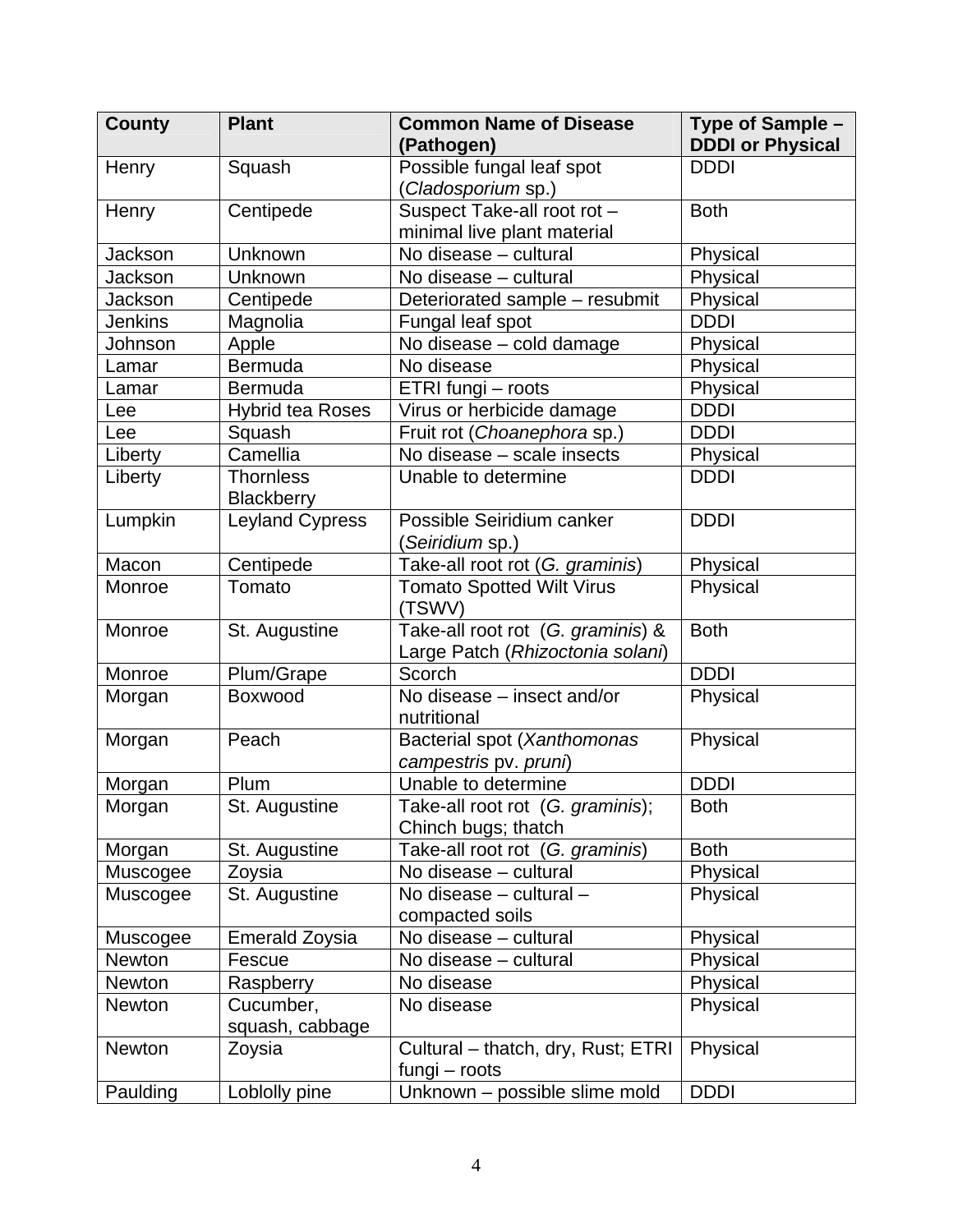| <b>County</b>                                                                             | <b>Plant</b>         | <b>Common Name of Disease</b>                                | Type of Sample -        |
|-------------------------------------------------------------------------------------------|----------------------|--------------------------------------------------------------|-------------------------|
|                                                                                           |                      | (Pathogen)                                                   | <b>DDDI or Physical</b> |
| <b>Pickens</b>                                                                            | American             | No disease - oedema                                          | <b>DDDI</b>             |
|                                                                                           | Boxwood              |                                                              |                         |
| <b>Pickens</b>                                                                            | Tomato               | Possible Late Blight                                         | <b>DDDI</b>             |
|                                                                                           |                      | (Phytopthora sp.)                                            |                         |
| Polk                                                                                      | Zoysia               | ETRI fungi - roots                                           | Physical                |
| Richmond                                                                                  | St. Augustine        | Take-all root rot (G. graminis)                              | Physical                |
| Richmond                                                                                  | St. Augustine        | Take-all root rot (G. graminis)                              | Physical                |
| Richmond                                                                                  | Zoysia               | Possible Fairy ring                                          | Physical                |
| Rockdale                                                                                  | Zoysia               | No disease - cultural                                        | Physical                |
| <b>Schley</b>                                                                             | Dogwood              | Possible herbicide damage                                    | <b>DDDI</b>             |
| <b>Tattnall</b>                                                                           | Centipede            | Take-all root rot (G. graminis)                              | Physical                |
| <b>Taylor</b>                                                                             | Tomato               | Zinc toxicity & bacterial spot                               | <b>DDDI</b>             |
| Thomas                                                                                    | Carolina Sapphire    | Unable to determine                                          | <b>DDDI</b>             |
|                                                                                           | - Arizona Cypress    |                                                              |                         |
| Walker                                                                                    | Daylily              | Possible rust                                                | <b>DDDI</b>             |
| Ware                                                                                      | Centipede            | Take-all root rot (G. graminis)                              | Physical                |
| Whitfield                                                                                 | Fescue mix           | No disease - cultural problems                               | Physical                |
| Whitfield                                                                                 | <b>Water Oak</b>     | Oak Leaf Blister (Taphrina sp.) &<br>Stems - Lecanium scale? | <b>Both</b>             |
| Whitfield                                                                                 | Evergreen shrub      | Unknown - possible fungal<br>canker                          | <b>DDDI</b>             |
| Worth                                                                                     | Lawn & rose bush     | Mushroom conk - unknown                                      | <b>DDDI</b>             |
| Worth                                                                                     | Tomato               | No disease - blossom end rot                                 | <b>DDDI</b>             |
| Worth                                                                                     | <b>Bradford pear</b> | Unknown - possible fire blight                               | Physical                |
| Worth                                                                                     | Weeping willow       | No disease                                                   | Physical                |
| Worth                                                                                     | Holly                | No disease                                                   | Physical                |
| Worth                                                                                     | Maple tree           | Unknown - old wounds                                         | Physical                |
| Worth                                                                                     | <b>Bradford pear</b> | Unknown                                                      | <b>DDDI</b>             |
| Worth                                                                                     | <b>Bradford pear</b> | Nutritional                                                  | <b>DDDI</b>             |
| Total samples (mid-June to mid-July) = 116<br>Physical = 50<br>$DDDI = 53$<br>Both = $13$ |                      |                                                              |                         |